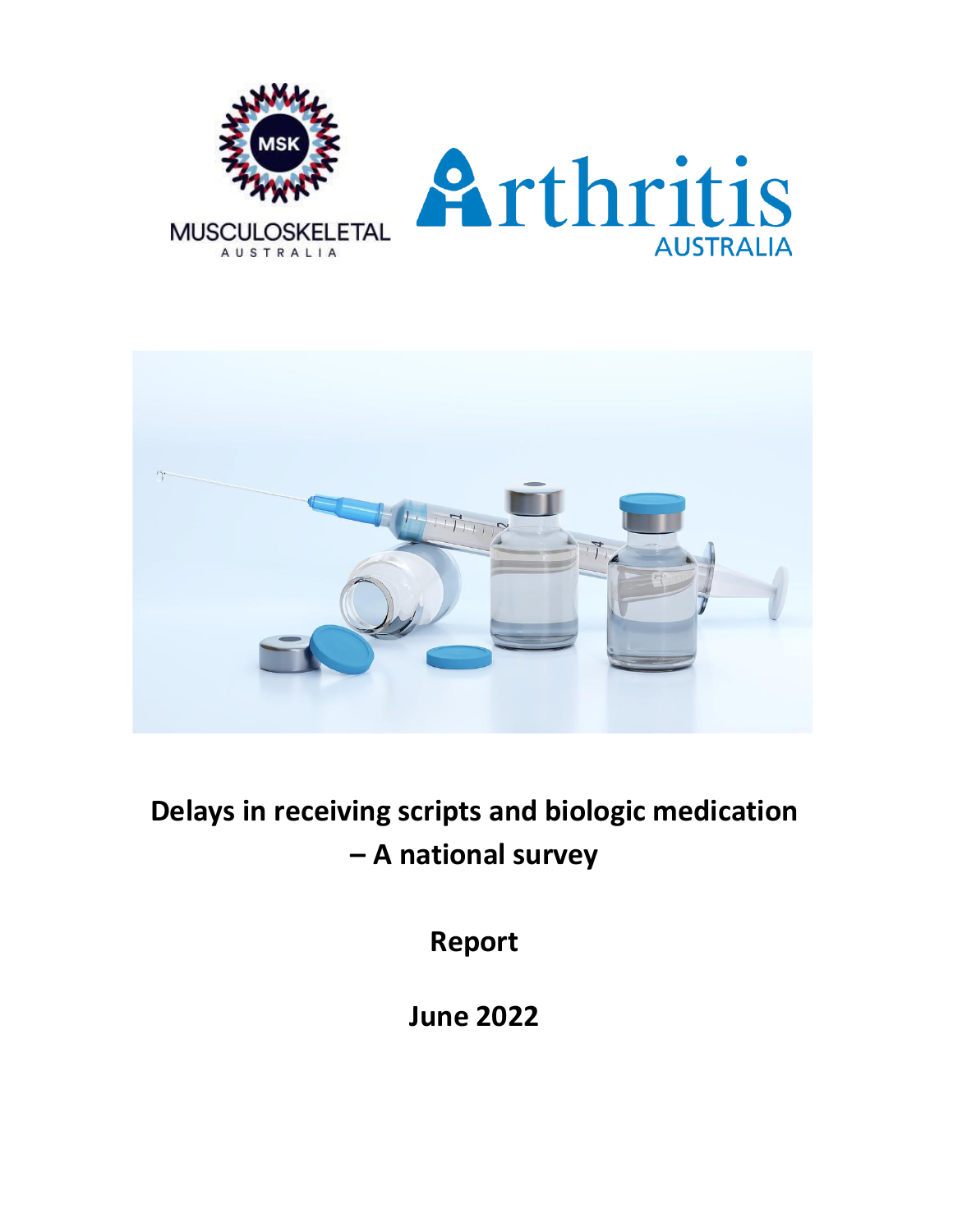#### **1. Introduction**

Musculoskeletal Australia (MSK) and Arthritis Australia conducted a survey of consumers regarding delays in receiving biologic and targeted synthetic disease-modifying anti-rheumatic drugs (b/tsDMARDs) scripts and medications. The survey was prompted by anecdotal reports from consumers about delays and the impacts on their health.

Biologic DMARDs (also called 'bDMARDs' or biologics') are a class of disease-modifying anti-rheumatic drugs used to treat inflammatory musculoskeletal conditions. They are grown from biologically sourced cells. These medications are given as an injection under the skin or infusion. A biosimilar is almost an identical copy of an original product that is manufactured by a different company once the patent of the originator biologic expires (similar to a generic drug). A biosimilar works in the same way as the reference biologic. Targeted synthetic DMARDs (tsDMARDs) are medicines with similar cost, the same eligibility criteria and approval process.

b/tsDMARDs are in the authority-required category of the Pharmaceutical Benefits Scheme (PBS). These medications can only be prescribed by rheumatologists and clinical immunologists for patients who meet strict criteria including trial and failure of conventional DMARDs. The application to initiate b/tsDMARD treatment on the PBS must be submitted to Services Australia (Medicare) for prior approval. Continuation with b/tsDMARD therapy through the PBS also needs to be pre-approved by Services Australia based on a positive response to the b/tsDMARD as measured by improvements in blood chemistry levels and reduction in the number of affected joints.

We strongly welcome the Pharmaceutical Benefits Advisory Committee's (PBAC) recommendations in March 2022 to change the 'authority required' arrangements governing the use of some of the b/tsDMARDs and biosimilars. We urge the government to swiftly accept and implement these changes, which should improve the timeliness of access to medications for some patients. However, the recommended changes exclude all patients on b/tsDMARDs for psoriatic arthritis and people with ankylosing spondylitis prescribed originator biologics, as well as those taking a biologic or targeted synthetic DMARD without a corresponding biosimilar available. Hence the current challenges will remain for those consumers. In addition, the findings of this survey identify other possible barriers to timely access and also reveal the serious impacts of delays.

### **2. How we developed the survey and interpreted the results**

The survey was developed with input from MSK's Consumer Advisory Committee and Arthritis Australia's Consumer Advisory Panel. The survey was made available online and open for four weeks in early 2022 and was promoted regularly via social media and other electronic means with the assistance of other organisations including the Australian Rheumatology Association, Dragon Claw, Creaky Joints Australia and some of the other Arthritis Foundations in other states.

To assist in the interpretation of the results we also spoke with the Australian Rheumatology Association to get an understanding of the process and systems used in prescribing b/tsDMARDs.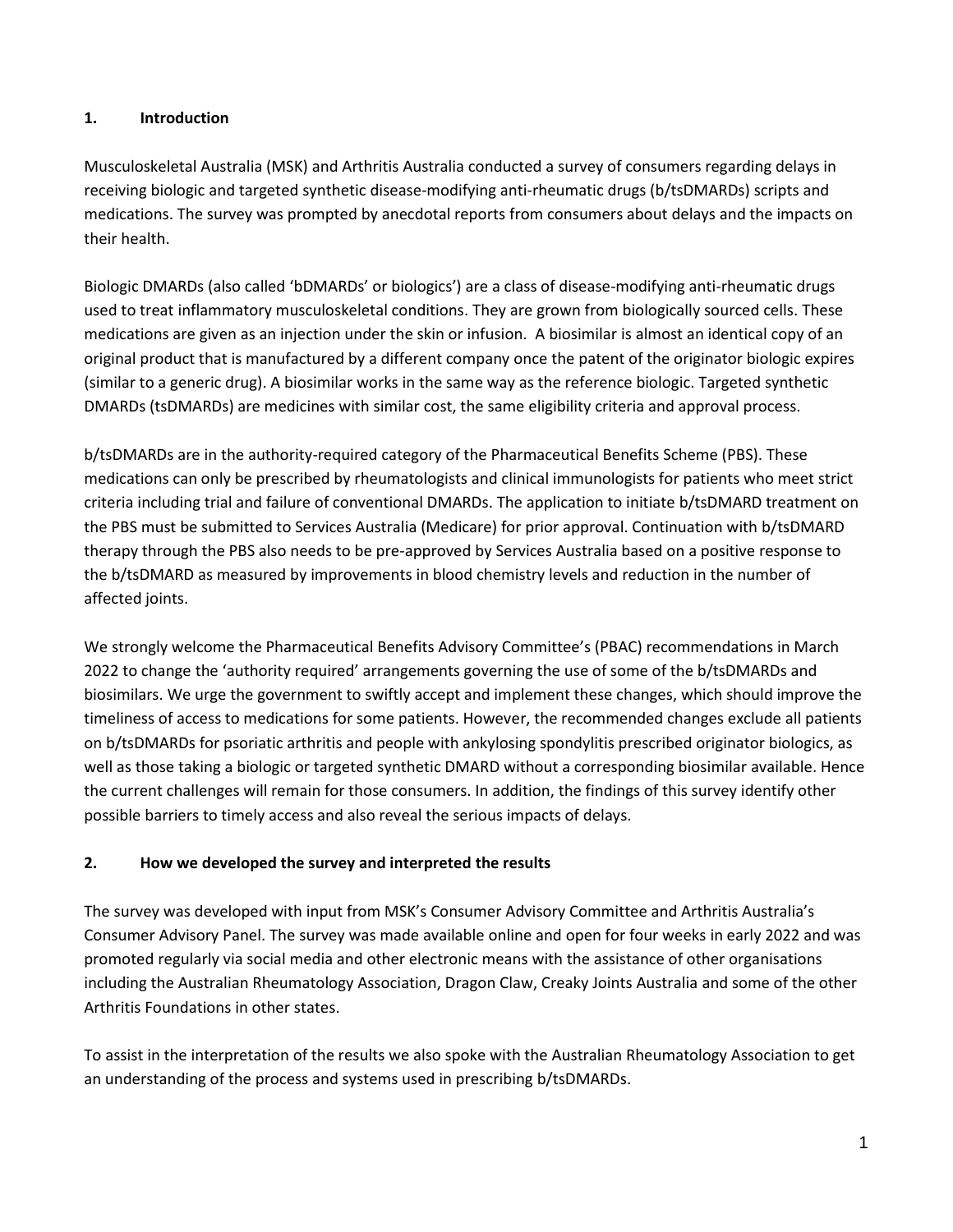## **3. Things to consider when reading this report**

People responding to the survey were self-selected, and we specifically targeted those who had experienced delays in receiving b/tsDMARDs. Although they do not necessarily reflect the perspectives of all people on b/tsDMARDs, they provide important insights into the impacts of these delays and potential reasons as to why they occur.

From July 2021 there have been shortages in supply of tocilizumab (Actemra®) and abatacept (Orencia®) in Australia due to global demand. We explored whether shortages in these medications may have explained the delays. However, when we removed the data of those that were taking tocilizumab (Actemra®) and abatacept (Orencia®), there was no major difference in the overall results for any of the survey questions.

## **4. Who responded to the survey**

Responses to the survey were received from 290 people. The majority of these were aged between 55–64 years (29%) followed by people aged 65–74 years (25%) and 45-54 years (18%). Some parents of children with juvenile idiopathic arthritis (JIA) also responded (3%).

People living in large metropolitan cities were the largest group of survey respondents (51%) with most others indicating that they lived in either a large regional city, town or area (48%). Three respondents lived in remote areas.

Rheumatoid arthritis was reported as the main condition for which respondents were prescribed a b/tsDMARD (71%) followed by psoriatic arthritis (17%), ankylosing spondylitis (13%), JIA (4%), non-radiographic axial spondyloarthritis and giant cell arteritis.

Seventy-seven per cent of people saw their rheumatologist privately with only 15% seeing a rheumatologist in the public sector and 5% indicating they saw a rheumatologist in both private and public settings.

The b/tsDMARDs most commonly used by survey respondents are listed in Table 1.

| <b>Active ingredient</b> | <b>Brand name</b> | <b>Percentage of survey</b> |
|--------------------------|-------------------|-----------------------------|
|                          |                   | respondents                 |
| adalimumab               | Humira            | 19%                         |
| abatacept                | Orencia           | 18%                         |
| tocilizumab              | Actemra           | 15%                         |
| upadacitinib             | Rinvoq            | 11%                         |
| etanercept               | Enbrel            | 8%                          |
| tofacitinib              | Xeljanz           | 6%                          |
| certolizumab pegol       | Cimzia            | 5%                          |
| golimumab                | Simponi           | 5%                          |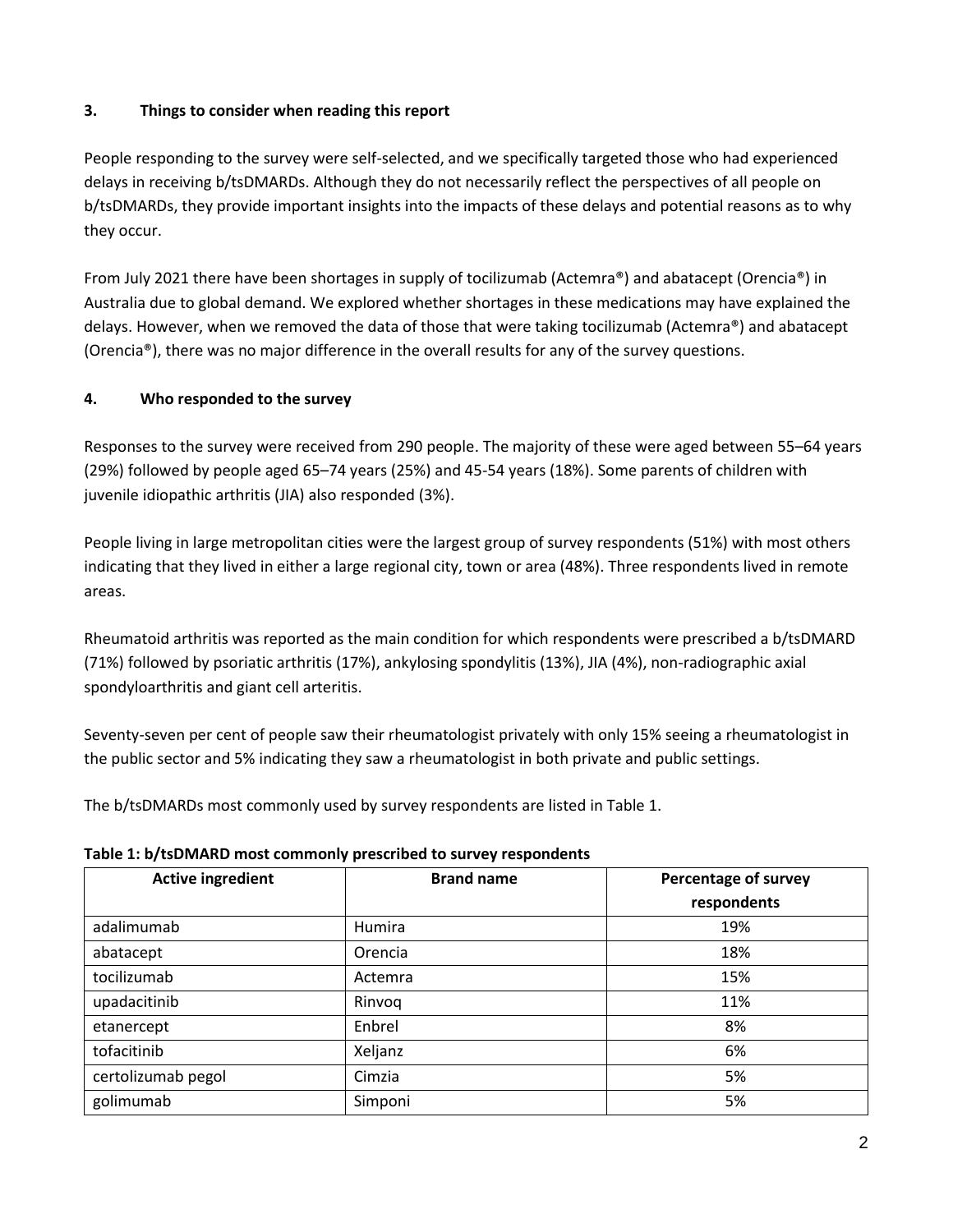The majority of survey respondents had been first prescribed b/tsDMARDs more than two years ago (60%) and 19% had been on b/tsDMARDs for the last 1-2 years. Eleven per cent indicated that they had been prescribed b/tsDMARDs within the last six months.

# **5. Reporting of delays**

These results explore the extent to which delays were experienced. As part of the reporting, we also considered whether these results were due to the supply shortages of tocilizumab (Actemra®) and abatacept (Orencia®) arising during the COVID-19 pandemic. The results were similar even after the responses of people using these medications were removed.

Seventy-one percent of all respondents indicated they had experienced delays in obtaining their b/tsDMARDs after seeing their rheumatologist or specialist in the last two years. Sixty-nine percent of respondents still indicated that they had experienced delays, even after those taking tocilizumab (Actemra®) and abatacept (Orencia®) were removed.

In relation to the number of times people had experienced delays, 48% indicated delays twice in the last two years and 19% indicated that they had experienced delays three times or more. After, removing the respondents taking tocilizumab (Actemra®) and abatacept (Orencia®), 51% indicated they had experienced delays twice in the last two years and 17% indicated that they had experienced delays three times or more.

With regards to the length of the delay, 39% percent stated that it was more than four weeks and 32% indicated it was for 3-4 weeks. After removing tocilizumab (Actemra®) and abatacept (Orencia®) responses, 41% stated delays of more than four weeks and 31% reported delays of 3-4 weeks.

Also, the length of time that people had been using b/tsDMARDs didn't seem to provide a different experience of delays see Chart 1 below.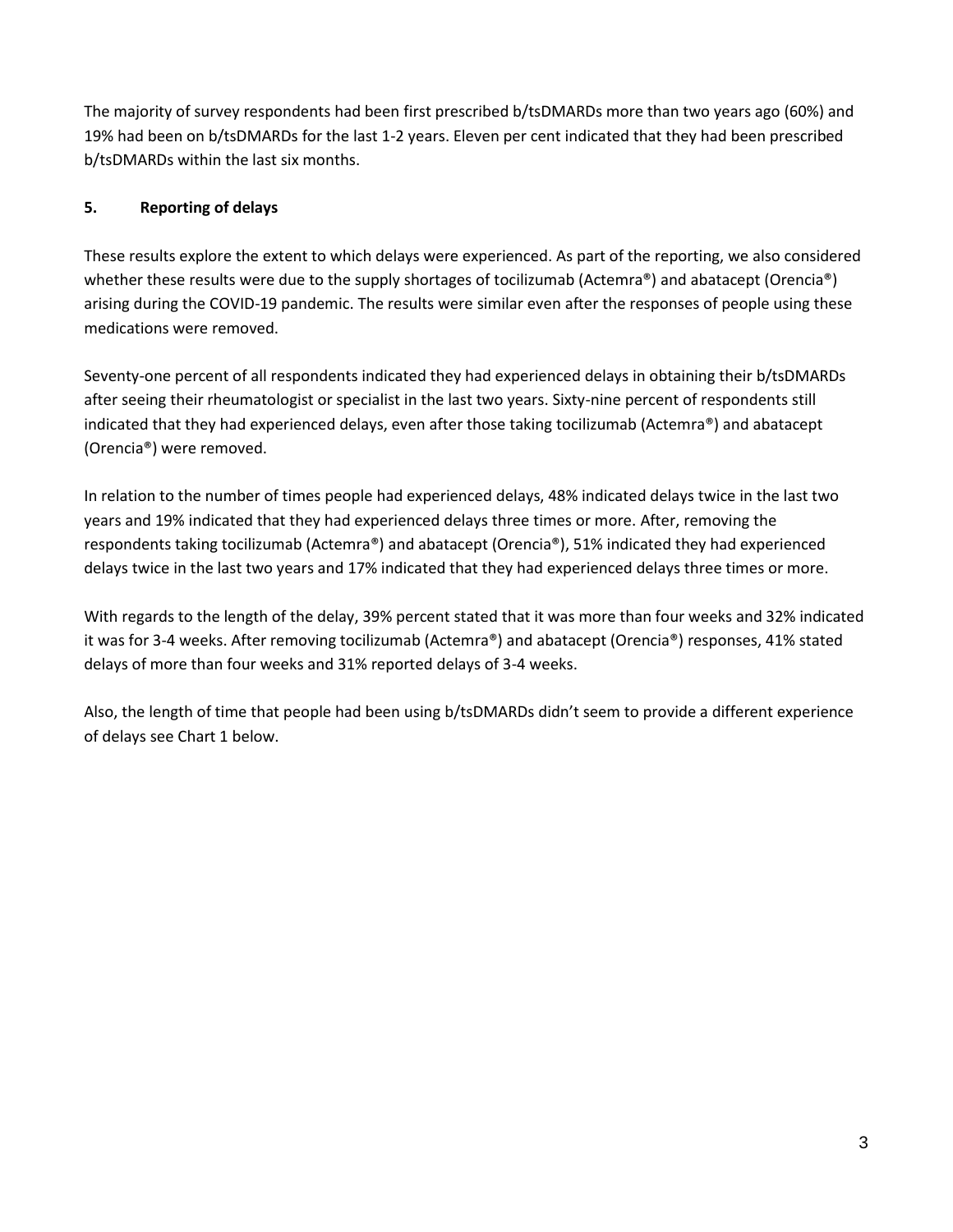



#### **6. Consumers' understanding of administrative arrangements for accessing b/tsDMARDs**

Survey respondents were asked if they knew how their rheumatologist submitted the request for their b/tsDMARD to Services Australia. The majority of people did not know how this was done (76%), but 22% indicated that it was submitted online or via email.

### **7. Consumer's understanding of reasons for delays in receiving scripts**

The majority of survey respondents were not told the reason for the delays in receiving their script (55%). However, for those who were told, the following reasons were reported.

For people using tocilizumab (Actemra®) and abatacept (Orencia®), they were told that their medication was delayed due to the international shortage of these drugs.

For those not using tocilizumab (Actemra®) or abatacept (Orencia®), delays were reportedly due to the 'workload in the government department and postal delays', as typified by the following:

*'Script not processed in time and delays with post. Not sure why cannot be emailed to chemist. Happens due to long closure at place who approves, mine is always dec (sic) delays, left 2 weeks before processing after arrival, so do not get back until 2nd week in jan (sic).'*

*'Rheumatologist has to send script for approval then it gets sent back to them and they forward to me. Told to expect delays due to timing of approval and mail.'*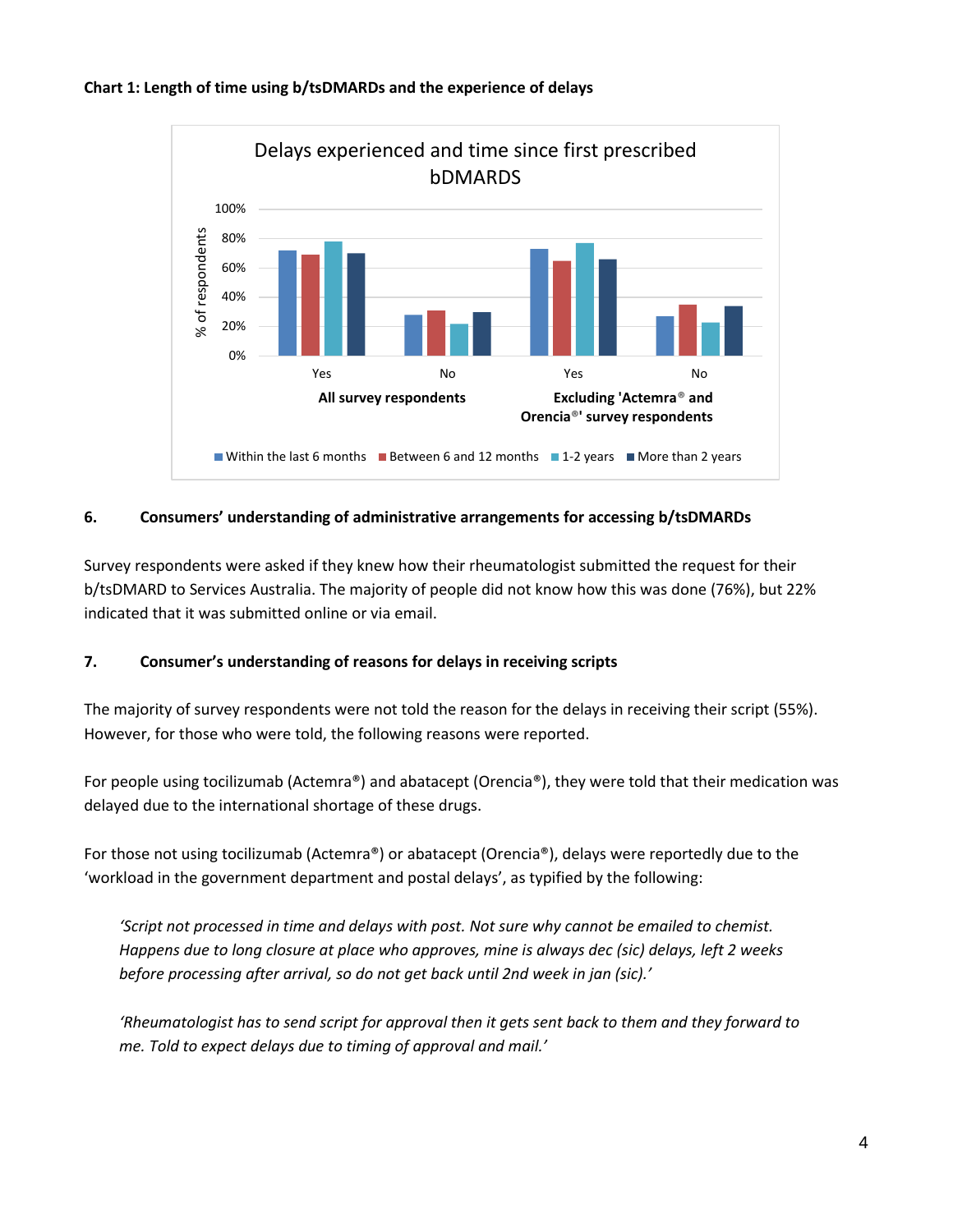*'The prescription was delayed in the mail to my address at Christmas time. My rheumatologist provided me with the medication from his practice.'*

*'My prescription approval was sent by post and approvals are now taking more than 5 weeks.'*

*'My specialist posts the application and it is returned to me via post. The last one took 7 weeks to arrive so I was without any injection for 3 weeks which affected my skin and joints.'*

Other respondents expressed their frustration at what they saw as an approval process that was too lengthy and not utilising more current and efficient methods of communication.

*'Just the stress of it. I have always wondered why they could not do everything electronically like they do with Medadviser, but with a step for Medicare approval.'*

*'Worrying about delays causing flare-ups. Script sent to home & post always delayed and reduced deliveries … would love it if sent by email to pharmacist.'*

## **8. Impact of delays**

Survey respondents were asked to detail the impact of delays on their quality of life and a large number of responses were received.

Given b/tsDMARDs are designed to reduce disease activity, many people reported that they experienced flares, pain and fatigue as a result of medication delays. As a consequence of increased pain and fatigue, mobility, sleep and physical functioning were affected.

*'I suffer badly, can't sleep, joints stiffen and I just feel terrible.'*

*'It took 7 weeks for my script to be sent to me. I had 4 weeks of sample medication then had to stop till I received my script. This delayed any benefit I was getting and my joints continued to be inflamed.'*

Major impacts on family life, caring responsibilities, work and activities of daily living were reported.

*'The whole Xmas period I was feeling dreadful and without medication. Impacted ability to care and engage with young child. Distressing after long periods of lockdown.'*

*'Delayed medication. Increased pain. Inability to sleep. Increased brain fog. Affected ability to parent.'*

*'I am unable to enjoy physical activities with my family. I've had to get my support worker to work longer hours as I am unable to care for my kids alone. I have become isolated. Unable to drive long distances. My pain is uncontrolled.'*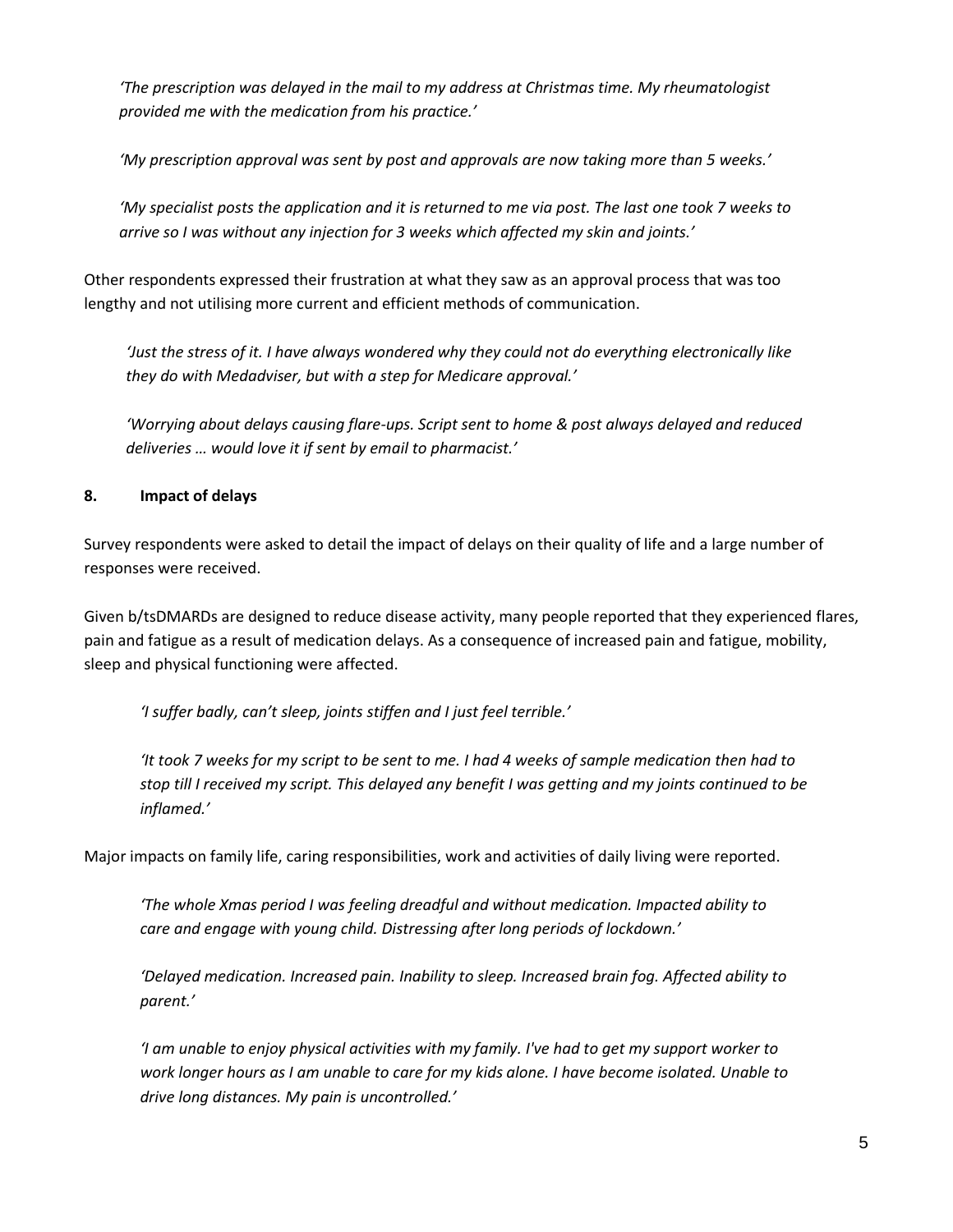*'Increased pain and stiffness. Reduced interaction and capacity to perform daily activities.'*

*'Pain and fatigue increased to a point of being unable to walk well at all. I had terrible joint swelling and had to take leave from work. I took myself to ED and from that point things turned around. Slowly but surely.'*

Delays also interrupted the ongoing management of people's conditions. This was a major concern both for the adverse health impacts, and due to the risk that if treatment is interrupted, re-initiation of medication may not achieve the same level of disease control.

*'My 12 yr old experienced significant pain again during the break in medication coverage (8 days). After restarting the med, she seems to not be getting the same amount of coverage since (9 days).'*

*'Every time there is a delay it causes a break in the treatment. So any side effects that you experience when you first take it come back when you start again. So for me, it is taking 6 weeks to get the script so I am always short at least 2 weeks.'*

*'Having to go without treatment lead to increased pain and decreased function. Also took longer to come back to baseline when the script did come through because it had gotten so bad.'*

*'I have developed autoantibodies to multiple biologic medications when delays have occurred in treatment and I am running out of options.'*

*'My DMARD requires a consistent, regulated once-monthly dosage schedule: script delays ruin this schedule and reduce the DMARD's efficacy – a cause for profound distress when this core aspect of my treatment regimen is so regularly compromised.'*

Also, several people had to use steroids due to a flare, which potentially increased their immunosuppression, putting them at greater risk of a severe COVID-19, if infected.

*'When there is a lapse in medicine there is increase in pain and then the medication is less effective. Often leading to needing to take steroids or change medication.'*

*'Went into a flare and had to start steroids to control til I received my script.'*

Mental/emotional distress was also commonly reported as a major impact of medication delays as highlighted by the following comments:

*'Creates anxiety waiting for the scripts, constant need to follow up with doctor to see if scripts are lost. Delays in taking medicine and therefore impacts pain levels.'*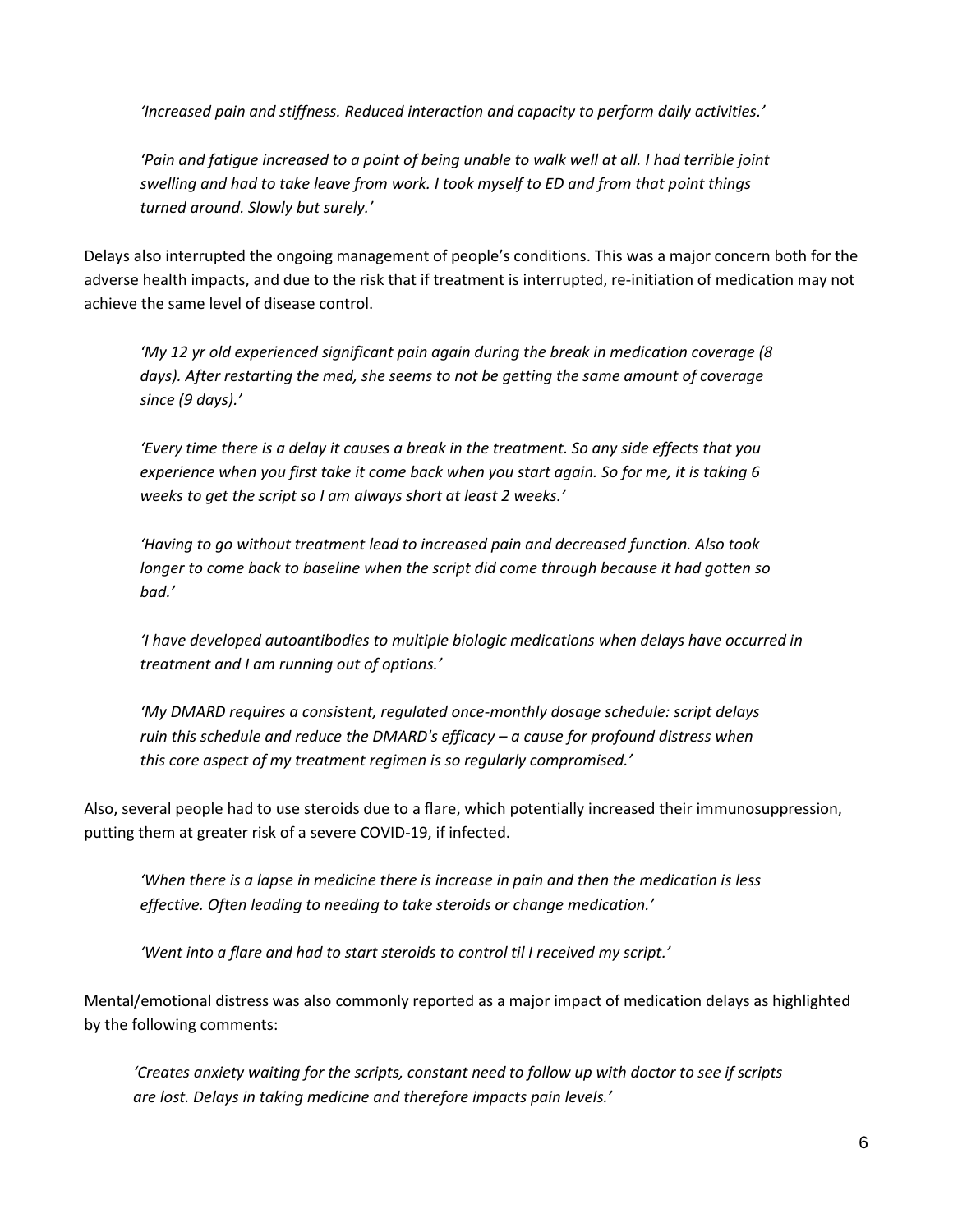*'Stress, worry about how delay of biologic will affect my condition and my day to day standard of life.'*

A loss of control over personal circumstances and a sense of helplessness was also cited by several respondents.

*'It is the biggest source of my anxiety related to my disease. I do not know for over a month if I'm*  approved for my DMARD the next 6 months. I always check the mail every day waiting. Then it *repeats every time I see the rheumatologist every 6 months.'*

*'I was literally sitting in the chair at the clinic awaiting my IV infusion when told that my script*  hadn't been approved. They spent the morning chasing it up. The time before I had to chase and *chase via phone and email the rheumatologist and the head nurse to get my script approved. More than anything it was stressful as I've already developed antibodies to Humira so I can no longer self-administer and that drug is no longer available to me and I have to use a different DMARD. My concern is if the delay causes worsening illness or prevents the medicine from working and then my treatment options become even more limited.'*

## **9. Impacts on consumers with psoriatic arthritis and ankylosing spondylitis**

Given that people with psoriatic arthritis and some people with ankylosing spondylitis are not covered by the changes within the recent PBAC recommendations, we specifically reviewed these responses to our survey to highlight the impacts, which are likely to be ongoing if there are no changes to the process for them to access their medicines.

48 respondents (17%) had psoriatic arthritis, of whom 65% (31) had experienced a delay, only three of whom appeared to have been affected by the medicine shortages. 27% (13) experienced a delay of more than four weeks, and 21% (10) experienced a delay of three to four weeks.

38 respondents (13%) had ankylosing spondylitis, of whom 70% (26) had experienced a delay, only two of whom appeared to have been affected by the medicine shortages. 52% (13) experienced a delay of more than four weeks, and 32% (8) experienced a delay of three to four weeks.

The impacts described were similar to those set out in the section above, including serious health impacts, stress and anxiety, and impacts on their ability to fulfil work and caring responsibilities:

*'I suffered a regression of my disease, resulting in increased pain and extreme fatigue. The symptoms alone made me feel incredibly anxious and depressed, and now the ongoing effect is that I feel my life is completely at the mercy of health administrative processes. Someone has to "care" enough to process my request promptly so that I have no gaps in my treatment, and that distance from that person, and the lack of control I feel, scares me.'*

*'Having to go without treatment lead to increased pain and decreased function. Also took longer*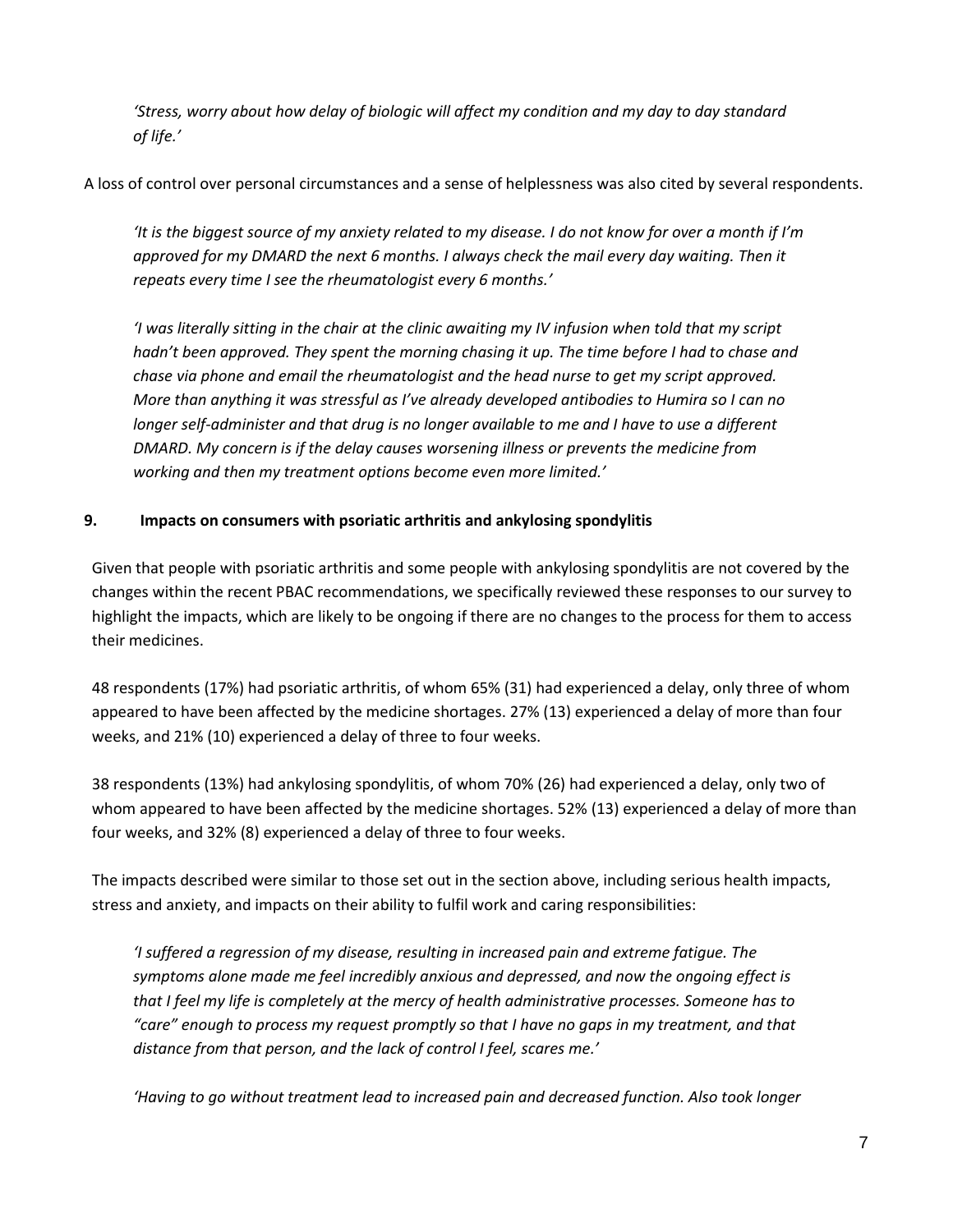*to come back to baseline when the script did come through because it had gotten so bad.'*

*'My specialist posts the application and it is returned to me via post. The last one took 7 weeks to arrive so I was without any injection for 3 weeks which affected my skin and joints'*

*'I wasn't able to walk and was in a lot of pain. Couldn't go to work.'*

One consumer described the difficulties in getting the script approved despite clear medical advice:

*'Blood results showed inflammation and repeating tests were required despite rheumatologist explaining I had experienced a severe infection requiring extended hospitalisation'*

#### **10. Discussion**

The findings of the survey support previous anecdotal reports that people prescribed b/tsDMARDs experience delays in receiving their scripts. Responses provided evidence of the serious impact of these delays on people's quality of life and the physical, mental, financial and social disruption and distress caused by medication delays. Notwithstanding the limitations of the survey discussed above, the respondents included a broad range of geographic locations, ages, musculoskeletal conditions and b/tsDMARDs prescribed.

The processes for authorising prescribing of b/tsDMARDs and providing scripts to consumers are complex, difficult for consumers to understand and navigate, and still greatly reliant on hard copy mailing of documents and scripts. Our broad understanding of the steps involved as follows:

- Appointment with a rheumatologist
- Rheumatologist applies for an authority (initial or ongoing) either by mail or via the online PRODA system. We understand that many rheumatologists find the PRODA system time consuming and inefficient, and its use does not actually expedite the application
- Processing by Services Australia we understand that the processing time varies significantly from a few hours to several weeks
- Assuming there are no errors and the application is approved, the script is mailed to either the rheumatologist or the patient depending on what the rheumatologist has indicated on the prescription
- If the script comes to the rheumatologist, it must then either be mailed to the patient or they need to pick it up.

In summary, applications must be received, processed, approved and the script sent to the patient or prescriber. Delays can arise from factors including errors, postal delays and incidents such as the loss of an application or a script. Factors affecting Services Australia's processing times also appear to be a source of delays, e.g. staffing availability and rostering changes due to COVID and during holiday periods, with some participants commenting that they experienced delays around the Christmas/Summer holiday period. Rheumatologists report that they can spend up to 20 minutes on hold on the telephone waiting to discuss an application. It is clear that there is a significant administrative burden incurred by Services Australia (as well as rheumatologists) in processing these requests, which was stated by the PBAC as a reason for changing the approval process for some b/tsDMARDs.